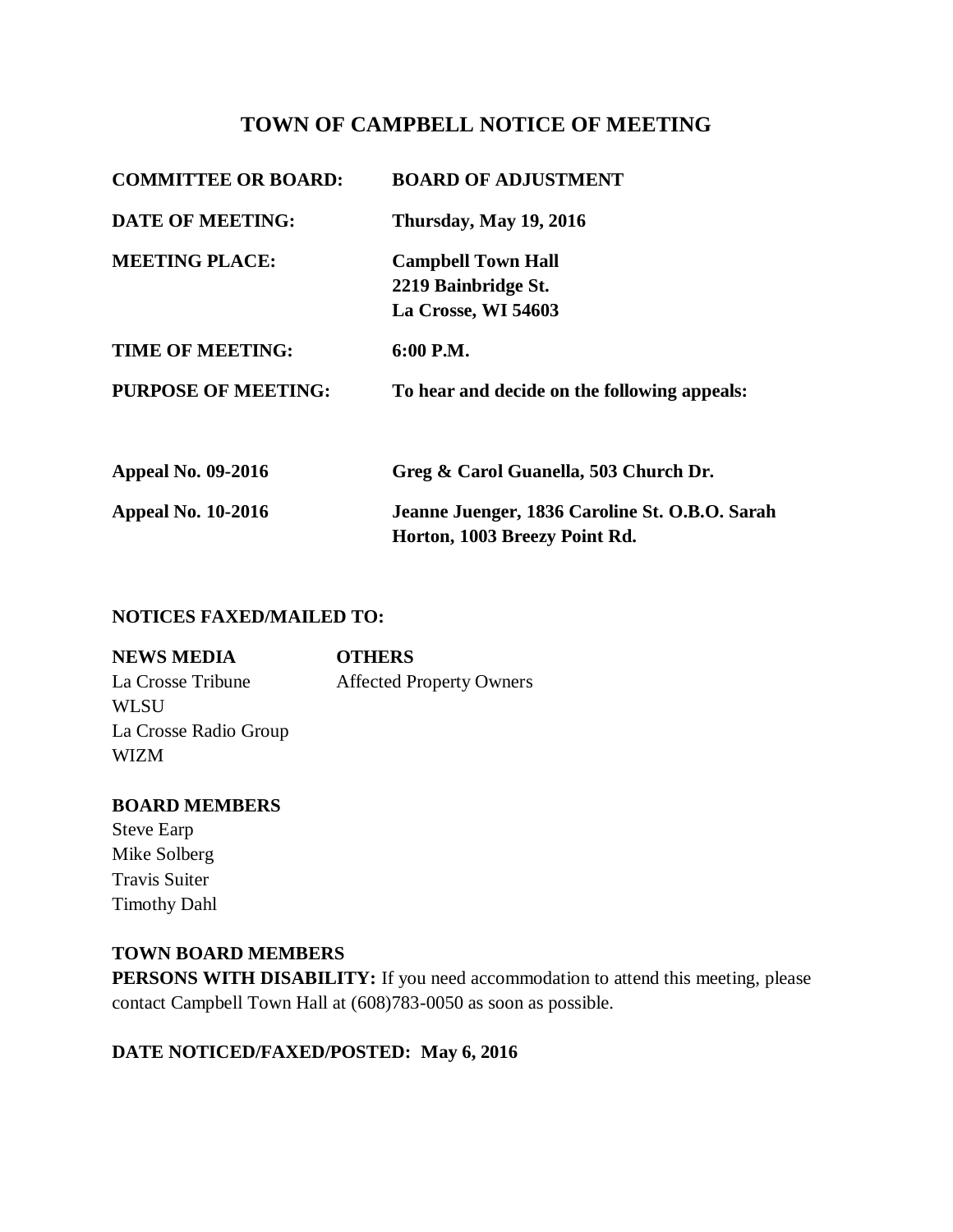### **NOTICE OF APPEAL**

NOTICE IS HEREBY GIVEN THAT ON THE 19th day of MAY, 2016 at 6:00 P.M. AT CAMPBELL TOWN HALL, 2219 BAINBRIDGE STREET, LA CROSSE, WI, THERE WILL BE HEARD AND CONSIDERED BY THE BOARD OF ADJUSTMENT CREATED UNDER THE TERMS AND PROVISIONS OF THE TOWN OF CAMPBELL ZONING ORDINANCE, THE APPEAL OF:

### **GREG & CAROL GUANELLA, 503 CHURCH DR. LA CROSSE, WI 54603**

THE FOLLOWING DESCRIBED PROPERTY IN THE TOWN OF CAMPBELL: BUCHNER BROTHERS ADDITION LOT 21 in Section 18, R7W, T16N. Property Address: 503 Church Dr. Town of Campbell

REASON FOR APPEAL: Permit denied to construct a 224 sq. ft. addition that when combined with the existing 2,522 sq. ft. existing single family home exceeds the allowable 25% maximum building area on this 0.23 acre lot.

**ANY PERSON HAVING A CONCERN IN THIS MATTER WILL BE GIVEN THE OPPORTUNITY TO BE HEARD RELATIVE TO THE GRANTING OR DENIAL OF THE APPEAL.** *WRITTEN CORRESPONDENCE CAN BE READ INTO THE RECORD OF A PUBLIC HEARING BY THE SUBMITTING INTERESTED PARTY OR REPRESENTATIVE. A TECHNICAL REPORT PREPARED AND SUBMITTED BY OTHER GOVERNMENTAL AGENCIES SHALL BE READ INTO THE RECORD. ALL OTHER CORRESPONDENCE IS RETAINED ON FILE WITH THE ZONING ADMINISTRATOR.*  IF YOU HAVE ANY QUESTIONS, PLEASE CALL (608)783-0050.

DATED THIS day of  $\qquad \qquad$ 

\_\_\_\_\_\_\_\_\_\_\_\_\_\_\_\_\_\_\_\_\_\_\_\_\_\_\_\_\_\_\_\_\_\_\_\_\_\_\_\_\_\_\_\_\_\_\_

Chadwick Hawkins, Zoning Administrator

**PERSONS WITH DISABILITIES: IF YOU NEED ACCOMODATION TO ATTEND THIS MEETING, CONTACT CAMPBELL TOWN HALL (608)783-0050 THE WEDNESDAY BEFORE THE MEETING SO THAT ARRANGEMENTS CAN BE MADE.**